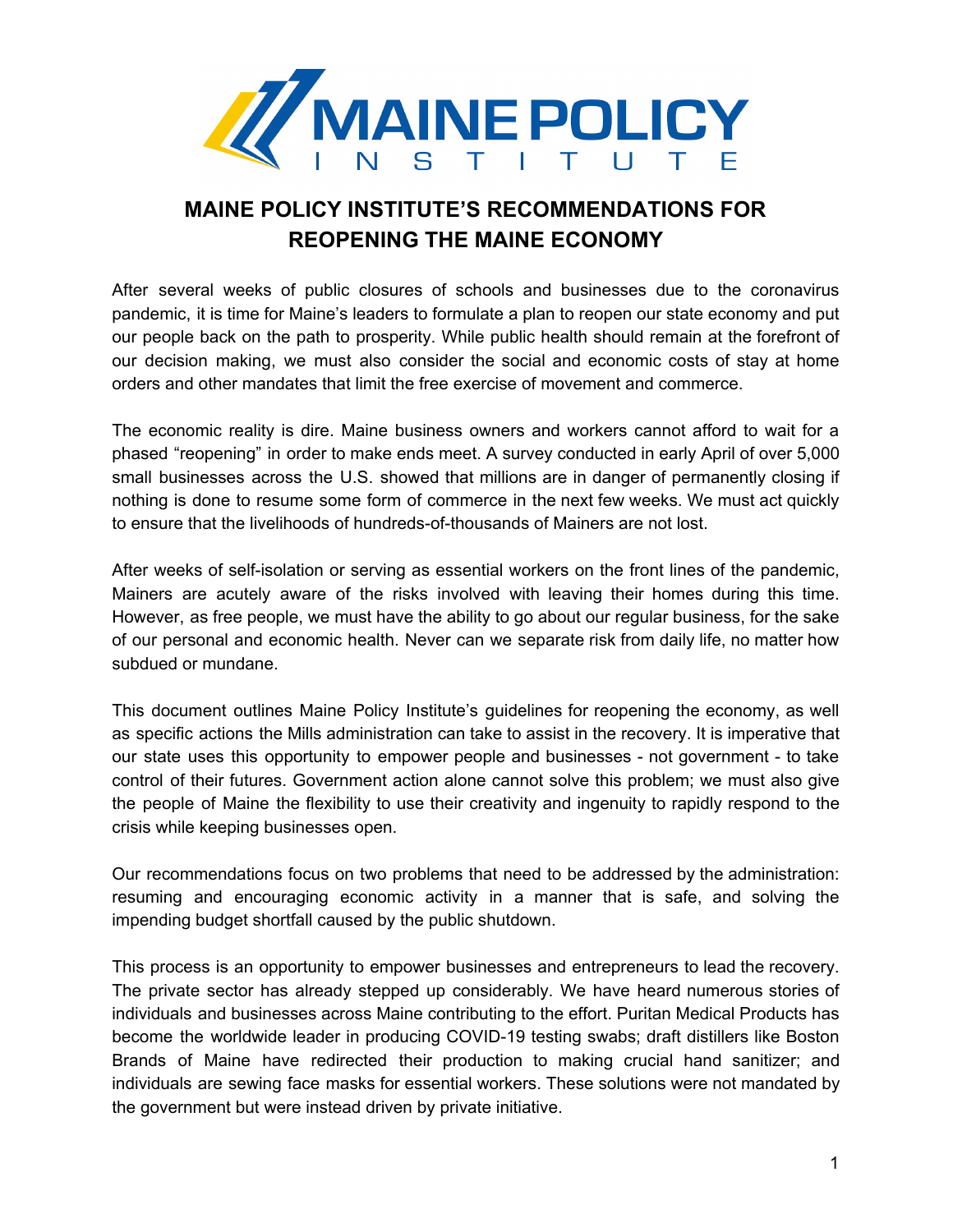People have begun to adapt to a new world defined by social distancing and sanitation guidelines, and they too should be on the front lines working to restore our economy as health care workers are protecting the health and safety of Maine's most vulnerable citizens. It's time to unleash the creativity and productivity of Maine people to serve each other during this difficult time. Allowing commerce to resume would help Maine families make ends meet while providing some stability for the unemployment system and overall state budget. This will help to refocus public resources on expanded testing and contact tracing through Maine CDC.

# **GENERAL PRINCIPLES ON REOPENING MAINE'S ECONOMY**

#### **Flexibility**

Businesses, regardless of location, should have the ability to open their doors to the public provided they continue to follow CDC safety guidelines to protect health and safety of their customers and employees, and to reduce transmission of the virus (i.e. social distancing, protective barriers, signage, etc.). Allow individual businesses to regulate foot traffic based on maintaining safe social distancing guidelines.

#### **Balance**

Public health and economic vitality are intimately linked. Economic depressions have a severe effect on health. Policymakers must weigh the cost to Mainers' livelihoods brought on by the public shutdown against implementing appropriate public health measures. We can only hope to co-exist with this new virus.

## **Transparency**

Government must be clear in communicating its criteria for reopening to individuals and businesses, and all relevant meetings and discussions with stakeholders should be open to the public.

## **Trust in People**

Our economic recovery will be achieved by empowering individuals and businesses to meet the needs of their communities. Government cannot be the only force pulling our economy along; solving complex problems at scale is a job best accomplished by businesses and nonprofits. We must trust Mainers to serve their neighbors in the absence of orders handed down by government.

## **MAINE POLICY INSTITUTE'S IMMEDIATE RECOMMENDATIONS**

## **Institute a state hiring freeze**

Governor Mills should issue a state government hiring freeze for all non-essential government positions and positions not associated with the state's public health response to COVID-19.

## **Identify immediate spending cuts**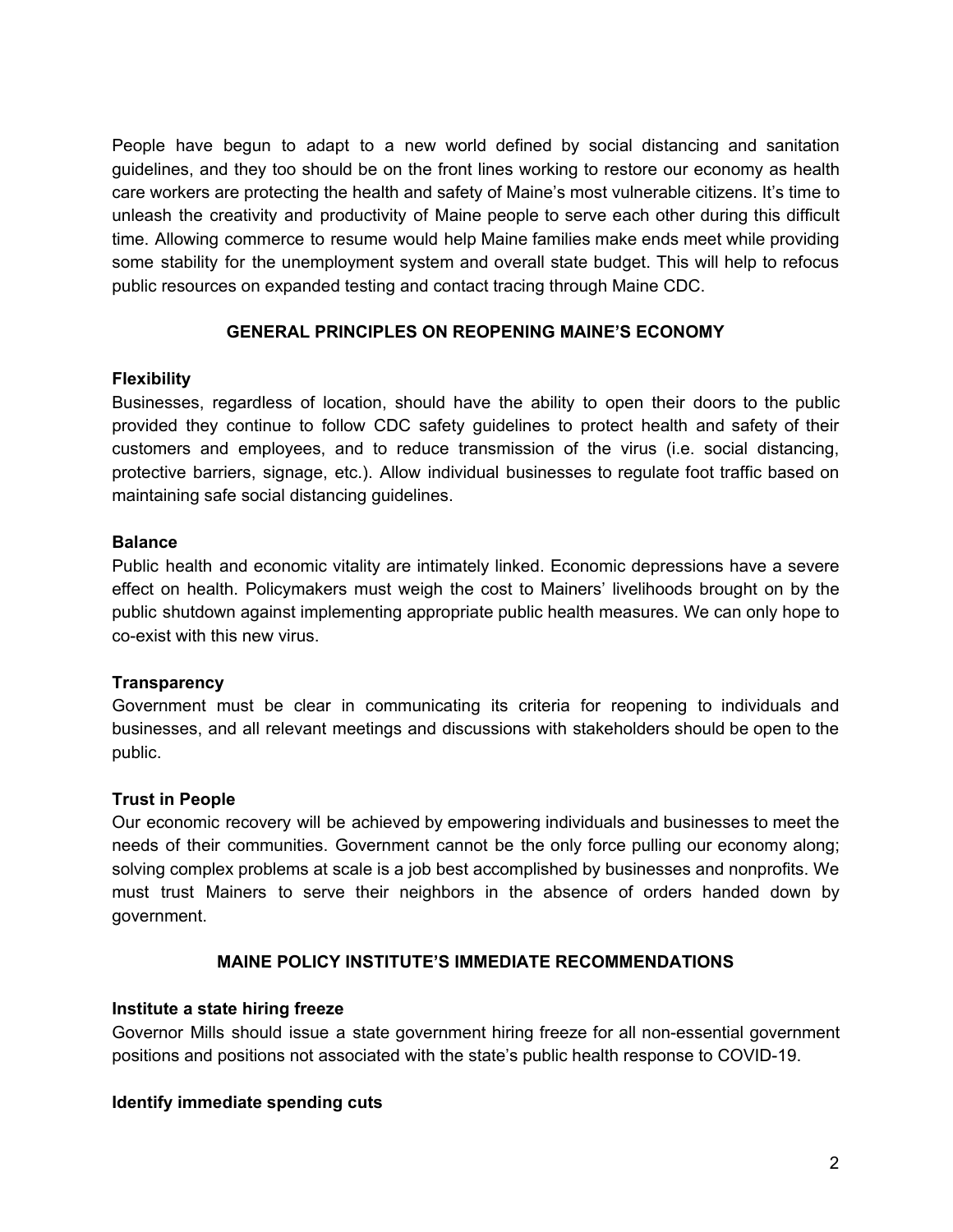Moody's Analytics in its latest stress-test report estimates that Maine state government is poised to experience a loss in revenue between \$756 million and \$985 million, or approximately 9 to 12 percent of the state's biennial budget. The Governor should direct department heads find at least five to ten percent worth of potential cuts in their budgets.

## **Provide immediate flexibility and help to parents**

During this academic year, students will spend almost one-third of school days at home. We concur with Commissioner Makin's recommendation that schools should continue remote learning through the remainder of the year, with the intention to begin in-person instruction again in September. To aid families who will be continuing to administer distance learning at home until then, the state should disburse 10% of state per-pupil funding, or about \$1,200 per student based on 2018-19 spending to those families.

# **Restore healthcare services**

To ensure adequate hospital resource and staffing capacity, Maine's hospitals should return to allowing elective procedures.

# **Lift industry-specific restrictions**

Allow the Governor's "Stay Healthy at Home Order" to lapse on April 30 and State of Civil Emergency declaration to lapse on May 15. No more "non-essential" service or business designations -- all jobs are essential to support families across the state.

Business owners understand that they have to show that they are taking recommended public health measures seriously in order to attract customers again. Government cannot become the sanitation police. The state using its limited resources to approve one-by-one which businesses are allowed to open would be a foolish and wasteful endeavor.

We strongly caution against a phased roll-out of certain industries/sectors at a time. Those most hit are hospitality-focused businesses, and they need enough time to adjust to updated safety guidelines. They must be able to serve people in a safe manner in order to stay afloat and make it to summer when many tourists plan to visit Maine. To this end, the state should recommend lodging and recreation businesses who rely on tourist revenue to begin planning for late-summer bookings.

## **Expand testing capacity**

Expand the capability to test for COVID-19 in communities across the state, with a goal of testing 3-5% of the population by mid-May in order to acquire more detailed data of the virus spread. To date, almost 18,000 tests have been administered. Our goal should be to test 50,000 to 60,000 Mainers to understand the scope of infection and recovery. Widespread screening should be a priority for hospitalized patients, health care and essential workers, first responders (EMTs, etc.), close contacts of confirmed cases, and outpatients with symptoms. As testing becomes more available, the state should encourage those aged 60 and older and those with preexisting medical issues to be tested.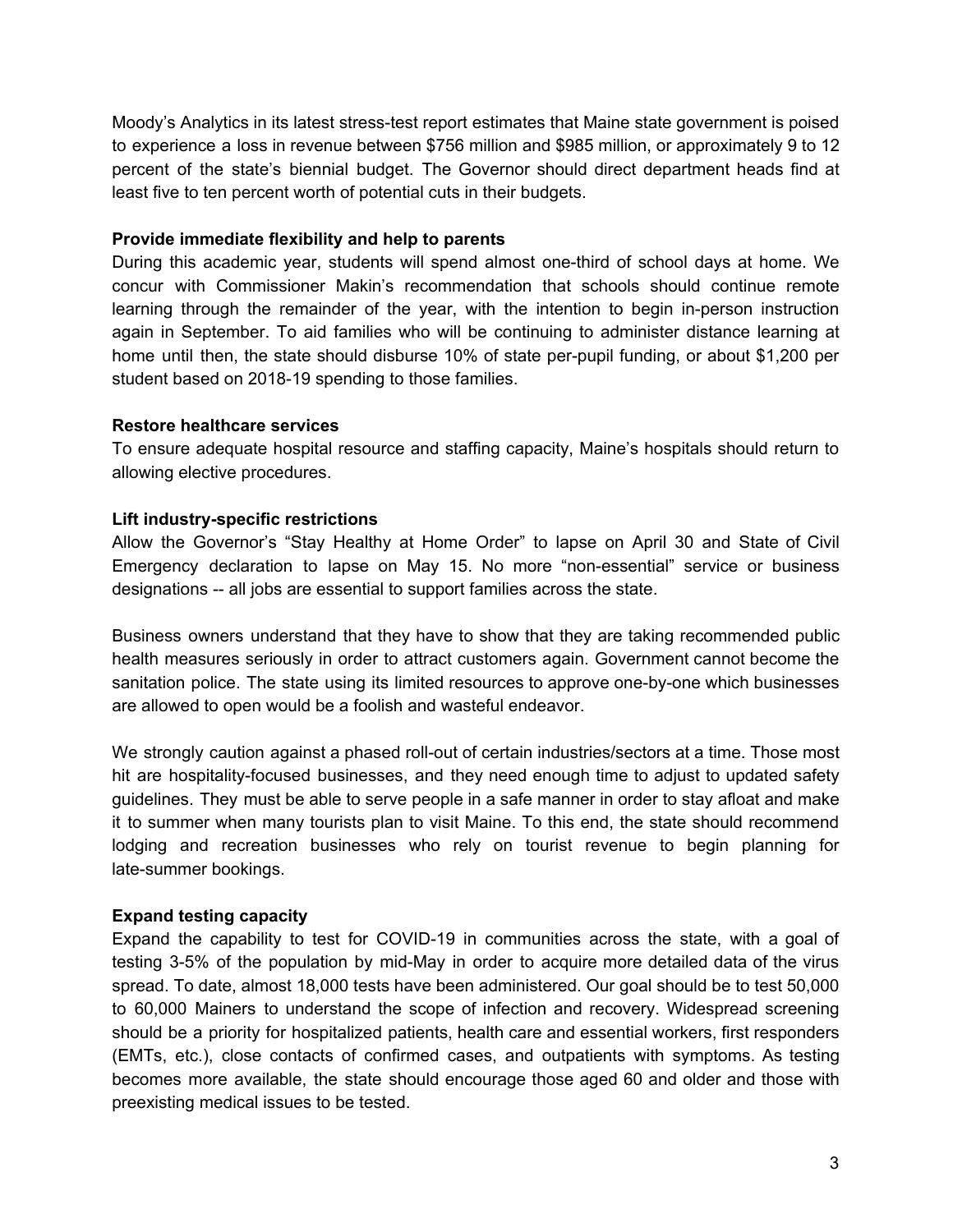## **Tread carefully with broad behavioral recommendations**

We also caution against one-size-fits-all public orders such as a mask-wearing mandate for those in public. A more effective and less costly regime would be to recommend continuing to limit public exposure for people with preexisting medical conditions and those living in locations such as nursing homes. Businesses and nonprofits must be able to serve the population as a whole while helping to contain spread of the virus within vulnerable populations.

#### **Relaxing municipal rulemaking**

Towns and cities should adjust local zoning rules to allow retail & customer-facing businesses to set up outside, on the sidewalk or street in front of their location in order to continue local commerce as the weather warms.

## **Childcare flexibility**

Given the continuation of remote learning and a slow resumption of work for most adults, the state should relax regulations on child care, including staff-to-child ratios, issuing emergency licenses and increasing the threshold at which a provider is required to obtain licensure.

## **POST-CRISIS RECOMMENDATIONS**

#### **Special Session of the Legislature**

Governor Janet Mills should call a Special Session of the 129th Maine Legislature to address the following issues in order to accelerate Maine's economic recovery and ensure adequate preparedness for the next crisis.

## **Freeze minimum wage increases**

Maine should freeze its minimum wage at \$12 per hour, removing the planned CPI-chained increase to help businesses like those in the struggling hospitality and service industries maintain workforce levels during the summer months. This move would also speed rehiring efforts across the economy.

## **End Certificate of Need**

The state's Certificate of Need law should be repealed to allow for immediate expansion of hospital beds and equipment as necessary during a pandemic. Red tape should never stand in the way of serving sick Mainers. While the COVID-19 pandemic has not tested our health care infrastructure to the extent originally anticipated, we must have the ability to rapidly respond to these crises in the event a pandemic does test our health care capacity and readiness.